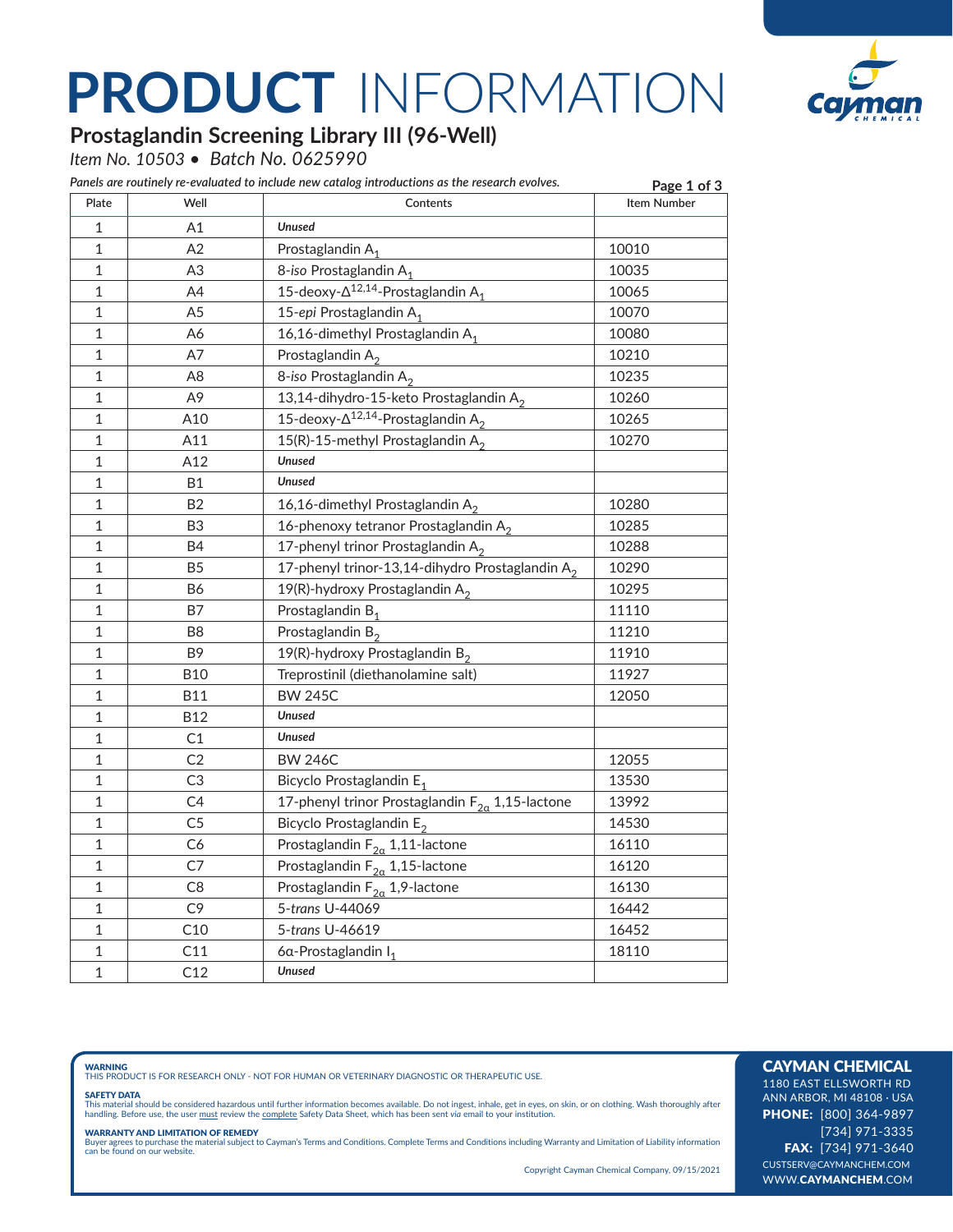## **PRODUCT** INFORMATION



|                |                 |                                                                      | Page 2 of 3 |
|----------------|-----------------|----------------------------------------------------------------------|-------------|
| Plate          | Well            | Contents                                                             | Item Number |
| 1              | D1              | <b>Unused</b>                                                        |             |
| 1              | D <sub>2</sub>  | 6β-Prostaglandin $I_1$                                               | 18120       |
| 1              | D3              | Carbaprostacyclin                                                    | 18210       |
| 1              | D4              | 5-cis Carbaprostacyclin                                              | 18211       |
| 1              | D <sub>5</sub>  | lloprost                                                             | 18215       |
| 1              | D6              | Ciprostene (calcium salt)                                            | 18216       |
| 1              | D7              | Prostaglandin $I_2$ (sodium salt)                                    | 18220       |
| 1              | D <sub>8</sub>  | Piriprost (potassium salt)                                           | 18228       |
| 1              | D9              | Beraprost (sodium salt)                                              | 18230       |
| 1              | D <sub>10</sub> | Prostaglandin J <sub>2</sub>                                         | 18500       |
| 1              | D <sub>11</sub> | $\Delta^{12}$ -Prostaglandin J <sub>2</sub>                          | 18550       |
| 1              | D <sub>12</sub> | <b>Unused</b>                                                        |             |
| 1              | E1              | <b>Unused</b>                                                        |             |
| 1              | E <sub>2</sub>  | 15-deoxy- $\Delta^{12,14}$ -Prostaglandin J <sub>2</sub>             | 18570       |
| 1              | E <sub>3</sub>  | 15-deoxy- $\Delta^{12,14}$ -Prostaglandin J <sub>2</sub>             | 18570.1     |
| 1              | E4              | 15-deoxy- $\Delta^{12,14}$ -Prostaglandin J <sub>2</sub> Glutathione | 18580       |
| 1              | E <sub>5</sub>  | CAY10410                                                             | 18590       |
| 1              | E6              | Pinane Thromboxane A <sub>2</sub>                                    | 19020       |
| 1              | E7              | SQ 29,548                                                            | 19025       |
| 1              | E8              | I-SAP                                                                | 19021       |
| 1              | E9              | Thromboxane $B_2$                                                    | 19030       |
| $\mathbf 1$    | E10             | 11-dehydro Thromboxane B <sub>2</sub>                                | 19500       |
| 1              | E11             | 15(R)-Prostaglandin $I_2$ (sodium salt)                              | 21586       |
| 1              | E12             | <b>Unused</b>                                                        |             |
| 1              | F1              | <b>Unused</b>                                                        |             |
| 1              | F <sub>2</sub>  | 15(S)-acetate Prostaglandin $A_2$ methyl ester                       | 28195       |
| 1              | F3              | 15-keto Prostaglandin A <sub>1</sub>                                 | 9000142     |
| 1              | F4              | A <sub>1</sub> -Phytoprostane-I                                      | 9000593     |
| 1              | F <sub>5</sub>  | Thromboxane $B_1$                                                    | 10006610    |
| 1              | F6              | 15(R)-Pinane Thromboxane A <sub>2</sub>                              | 10008510    |
| 1              | F7              | 5-cis lloprost                                                       | 10008585    |
| 1              | F <sub>8</sub>  | 5-cis-15(R)-lloprost                                                 | 10008588    |
| 1              | F9              | 15-keto lloprost                                                     | 10008616    |
| 1              | F10             | 13,14-dihydro-15-keto Prostaglandin J <sub>2</sub>                   | 10008840    |
| 1              | F11             | Taprostene (free acid)                                               | 10011348    |
| $\overline{1}$ | F <sub>12</sub> | <b>Unused</b>                                                        |             |

### CAYMAN CHEMICAL

1180 EAST ELLSWORTH RD ANN ARBOR, MI 48108 · USA PHONE: [800] 364-9897 [734] 971-3335 FAX: [734] 971-3640 CUSTSERV@CAYMANCHEM.COM WWW.CAYMANCHEM.COM